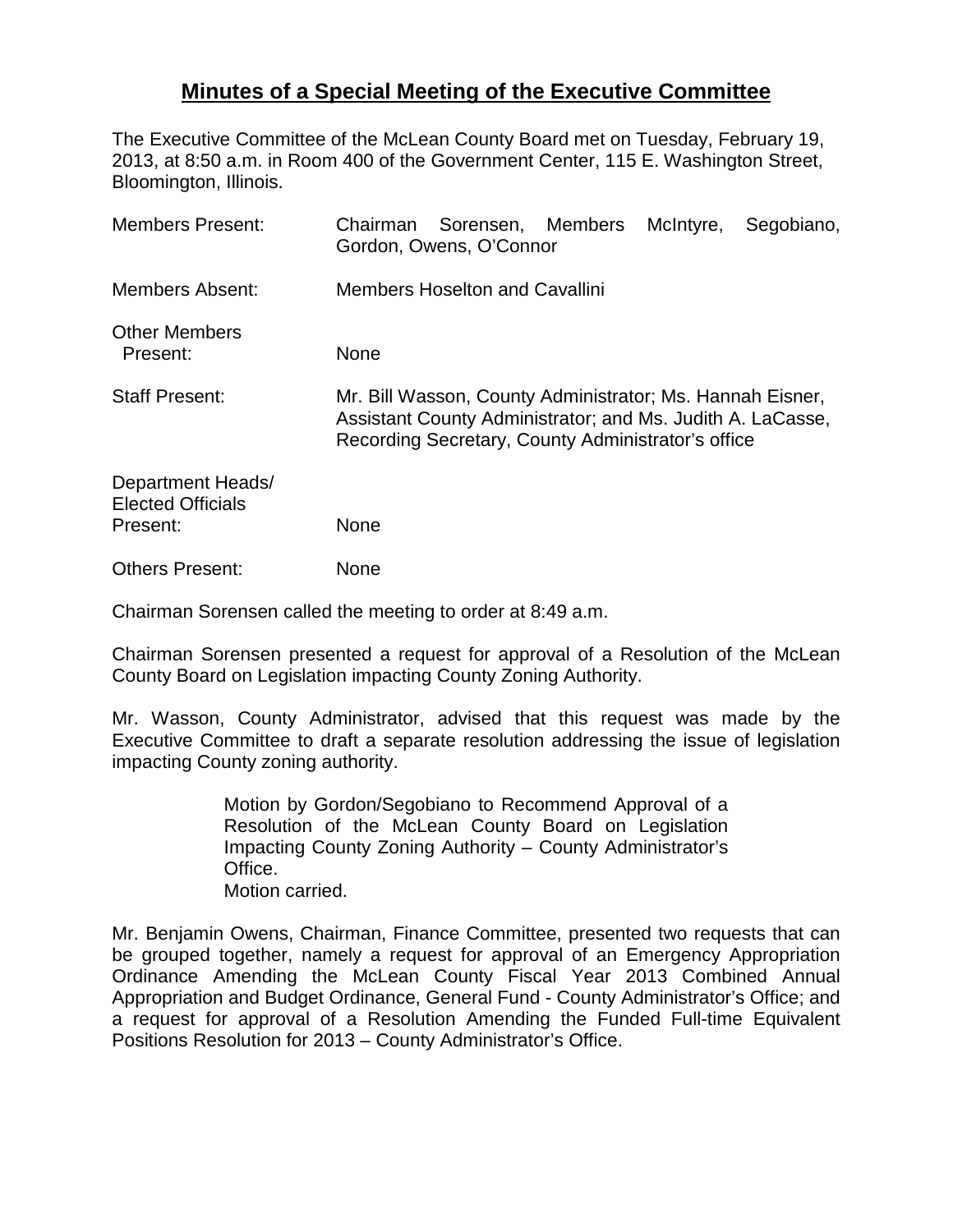Minutes of a Special Meeting of the Executive Committee February 19, 2013 Page Two

> Motion by Owens/McIntyre to Recommend Approval of an Emergency Appropriation Ordinance Amending the McLean County Fiscal Year 2013 Combined Annual Appropriation and Budget Ordinance, General Fund – County Administrator's Office; and to Recommend Approval of a Resolution Amending the Funded Full-time Equivalent Positions Resolution for 2013 – County Administrator's Office.

Chairman Sorensen advised that this action is the County Board's effort to do everything it can to assist Mr. Newcom create stability within his staff by ensuring that the Recorder's Office retain Chief Deputy Recorder Amy Brooke. He added that, at the same time, the Board is establishing and building the capabilities within the Administrator's Office to help facilitate the transition at the end of the year.

Mr. Segobiano stated that he read the minutes of the Finance Committee meeting and noted that it didn't sound like a very pleasant meeting. He asked if Mr. Newcom will be speaking at the Board Meeting. Chairman Sorensen replied that Mr. Newcom is not going to address the County Board today. Mr. Wasson added that Mr. Newcom withdrew his request to speak.

Chairman Sorensen advised that Mr. Newcom's concerns were legitimate in that he was concerned about his ability to keep the office running effectively through the end of the year with staff turnover at a high rate. He stated that this is a positive move on the part of the Finance Committee and the Board to stabilize that employment situation so that Mr. Newcom can keep that office running as effectively as possible.

Mr. Segobiano stated that he recognized that they are both elected officials and the Board only has "bottom line" authority over these departments. Chairman Sorensen noted that if this had been a typical election cycle and a new Recorder was elected to replace an incumbent Recorder, the new Recorder would have six to eight weeks to manage the transition. Chairman Sorensen indicated that we are in an awkward position in that there is almost a year for this transition. He added that he is in agreement with both sides of this argument -- he understands Mr. Newcom's desire to be the Recorder until the end of his term and he understands Ms. Michael's desire to get in and get started.

Mr. Caisley asked if this action affects the County's full-time equivalent positions. Mr. Wasson replied that there are two changes, namely the movement of one person to the Administrator's Office from the Recorder's Office, and the transfer of funds from Personnel to Contractual Employment. Chairman Sorensen added that in terms of FTE's it is plus one, minus two, and moving some dollars into Contractual Employment.

Mr. McIntyre indicated that Mr. Newcom's goal is to make sure that all of the past records be restored and updated before he leaves office. He noted that this action will assist Mr. Newcom to expedite this effort.